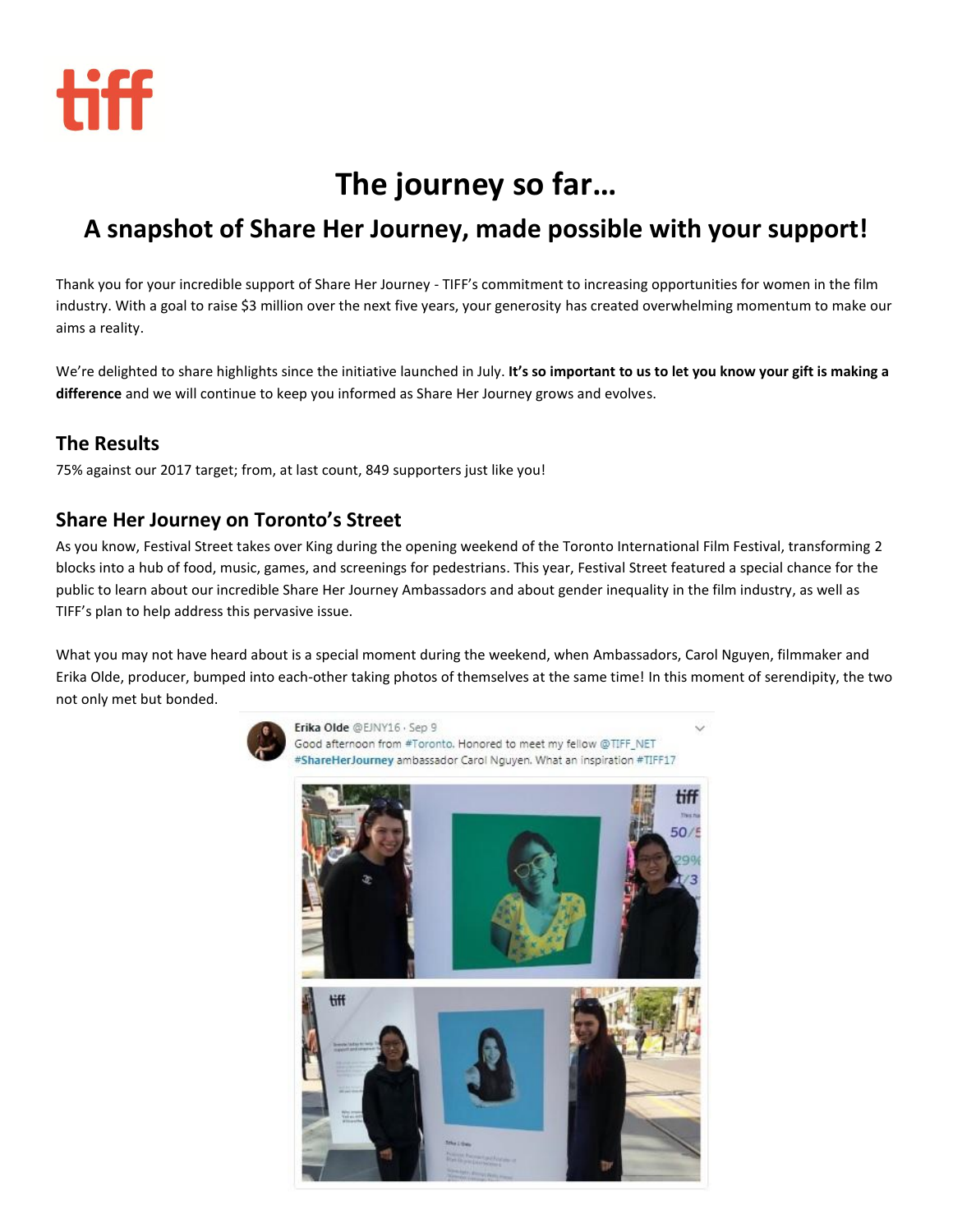

### **Celebrating Women in Film – An Event Dedicated to Share Her Journey**

On September 11<sup>th</sup>, we had the privilege to showcase and celebrate incredible female storytellers from this year's Festival. The filmmakers came from around and world and represented a true international filmmaking community. They discussed their experiences as women in the industry with honoured guests, Share Her Journey donors who gave \$200+. The panel of filmmakers included: producer Kerry Warkia (*Waru*), and filmmakers Limor Shmila (*Montana*), Coralie Fargeat (*Revenge*), Anjali Nayar (*Silas*), and Rima Das (*Village Rockstars*).



Panelists Rima Das, Anjali Nayar, Limor Shmila, Kerry Warkia, and Coralie Fargeat, with moderator Jane Schoettle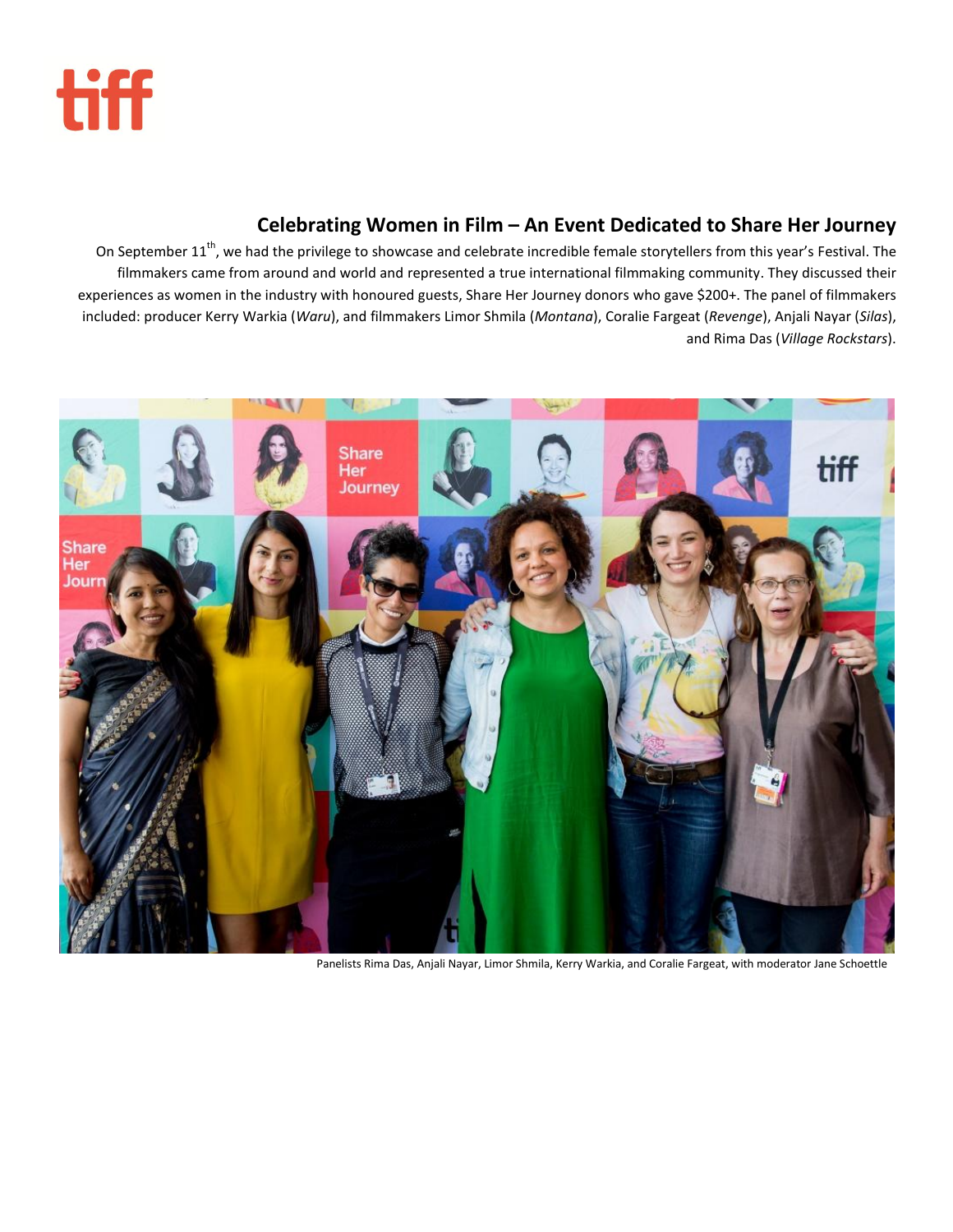

### **#SHAREHERJOURNEY**

The Share Her Journey campaign took to social media like wildfire, inspiring many to spread the word and champion the movement. Here are a couple of our favourite posts from you!

口



## $\heartsuit$

#### 70 likes

anjalinayar Half the 38 feature docs at #TIFF17 are directed by women. Several of them gathered yesterday at a Filmmakers Brunch.

From L to R: Tracy Heather Strain (Sighted Eyes / Feeling Heart); Erika Cohn (The Judge); Violeta Ayala (Cocaine Prison); Heidi Ewing (One of Us); Alanis Obomsawin (Our People Will Be Healed); Hawa Essuman (Silas); Mila Turajlic (The Other Side of Everything); Kate Novack (The Gospel According to Andre); Anjali Nayar (Silas). @silasmovie @tiff\_net #tiff17 #documentary @wift.toronto #film #shareherjourney





Here's to all the women in front of & behind the **&**, like my favorite @Stana\_Katic. #shareherjourney #womeninfilm #girlpower #tiff #tiff17